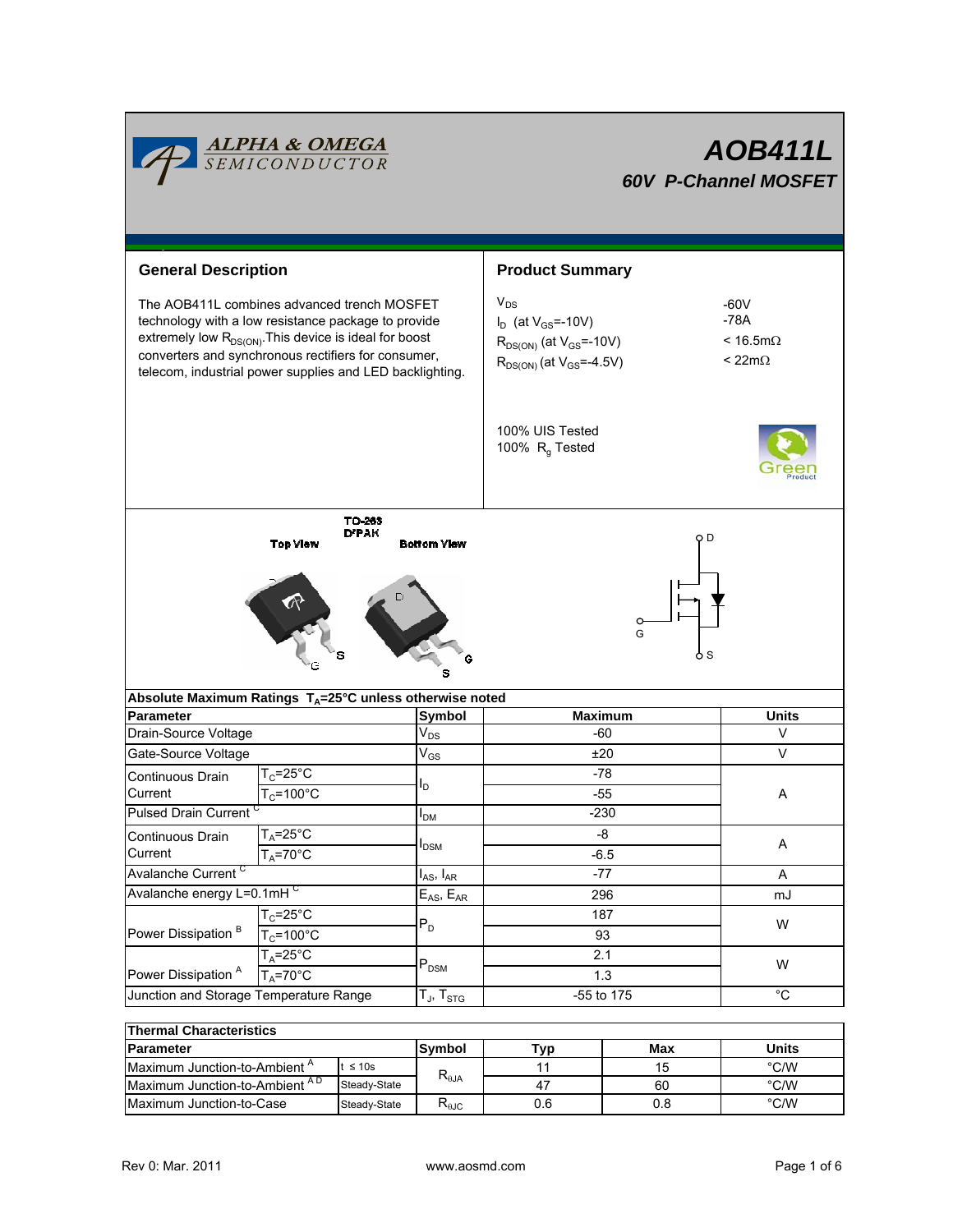

#### Electrical Characteristics (T<sub>J</sub>=25°C unless otherwise noted)

| <b>Symbol</b>               | <b>Conditions</b><br><b>Parameter</b>                                             |                                             |                                                                |        | <b>Typ</b> | <b>Max</b> | <b>Units</b> |  |  |  |  |  |
|-----------------------------|-----------------------------------------------------------------------------------|---------------------------------------------|----------------------------------------------------------------|--------|------------|------------|--------------|--|--|--|--|--|
| <b>STATIC PARAMETERS</b>    |                                                                                   |                                             |                                                                |        |            |            |              |  |  |  |  |  |
| <b>BV<sub>DSS</sub></b>     | Drain-Source Breakdown Voltage<br>$I_D$ =-250µA, $V_{GS}$ =0V                     |                                             |                                                                | $-60$  |            |            | $\vee$       |  |  |  |  |  |
|                             | Zero Gate Voltage Drain Current                                                   | $V_{DS}$ =-60V, $V_{GS}$ =0V                |                                                                |        |            | $-1$       |              |  |  |  |  |  |
| $I_{\text{DSS}}$            |                                                                                   |                                             | $T_{\rm J}$ =55°C                                              |        |            | $-5$       | μA           |  |  |  |  |  |
| $\mathsf{I}_{\mathsf{GSS}}$ | Gate-Body leakage current                                                         | $V_{DS}$ =0V, $V_{GS}$ = $\pm$ 20V          |                                                                |        | ±100       | nA         |              |  |  |  |  |  |
| $V_{GS(th)}$                | Gate Threshold Voltage                                                            | $V_{DS} = V_{GS} I_D = -250 \mu A$          | $-1.5$                                                         | $-2$   | $-2.5$     | $\vee$     |              |  |  |  |  |  |
| $I_{D(ON)}$                 | On state drain current                                                            | $V_{GS}$ =-10V, $V_{DS}$ =-5V               |                                                                | $-230$ |            |            | A            |  |  |  |  |  |
| $R_{DS(ON)}$                |                                                                                   | $V_{GS}$ =-10V, $I_D$ =-20A                 |                                                                |        | 13.5       | 16.5       |              |  |  |  |  |  |
|                             | Static Drain-Source On-Resistance                                                 |                                             | $T_{\rm J}$ =125°C                                             |        | 20.5       | 25         | $m\Omega$    |  |  |  |  |  |
|                             |                                                                                   | $V_{GS} = -4.5V$ , $I_D = -20A$             |                                                                |        | 17         | 22         | $m\Omega$    |  |  |  |  |  |
| $g_{FS}$                    | Forward Transconductance                                                          | $V_{DS} = -5V$ , $I_D = -20A$               |                                                                |        | 48         |            | S            |  |  |  |  |  |
| $V_{SD}$                    | Diode Forward Voltage                                                             |                                             |                                                                | $-0.7$ | $-1$       | $\vee$     |              |  |  |  |  |  |
| $I_{\rm S}$                 | Maximum Body-Diode Continuous Current G                                           |                                             |                                                                | $-105$ | A          |            |              |  |  |  |  |  |
|                             | <b>DYNAMIC PARAMETERS</b>                                                         |                                             |                                                                |        |            |            |              |  |  |  |  |  |
| $C_{\text{iss}}$            | Input Capacitance                                                                 |                                             |                                                                | 4260   | 5330       | 6400       | pF           |  |  |  |  |  |
| $C_{\rm oss}$               | <b>Output Capacitance</b>                                                         | $V_{GS}$ =0V, V <sub>DS</sub> =-30V, f=1MHz |                                                                | 335    | 483        | 630        | рF           |  |  |  |  |  |
| $C_{\rm rss}$               | Reverse Transfer Capacitance                                                      |                                             |                                                                | 140    | 234        | 330        | рF           |  |  |  |  |  |
| R <sub>g</sub>              | Gate resistance                                                                   | $V_{GS}$ =0V, $V_{DS}$ =0V, f=1MHz          |                                                                | 1.4    | 2.8        | 4.2        | Ω            |  |  |  |  |  |
|                             | <b>SWITCHING PARAMETERS</b>                                                       |                                             |                                                                |        |            |            |              |  |  |  |  |  |
| $Q_q(10V)$                  | <b>Total Gate Charge</b>                                                          |                                             |                                                                | 65     | 83         | 100        | nC           |  |  |  |  |  |
| $Q_q(4.5V)$                 | <b>Total Gate Charge</b>                                                          |                                             | 35                                                             | 40     | 50         | nC         |              |  |  |  |  |  |
| $Q_{gs}$                    | $V_{GS}$ =-10V, V <sub>DS</sub> =-30V, I <sub>D</sub> =-20A<br>Gate Source Charge |                                             |                                                                |        | 15         |            | nC           |  |  |  |  |  |
| $Q_{gd}$                    | Gate Drain Charge                                                                 |                                             |                                                                |        | 18         |            | nC           |  |  |  |  |  |
| $t_{D(0n)}$                 | Turn-On DelayTime                                                                 |                                             |                                                                |        | 17.5       |            | ns           |  |  |  |  |  |
| $\mathfrak{t}_{\mathsf{r}}$ | Turn-On Rise Time                                                                 |                                             | $V_{GS}$ =-10V, $V_{DS}$ =-30V, R <sub>L</sub> =1.5 $\Omega$ , |        | 20         |            | ns           |  |  |  |  |  |
| $t_{D(off)}$                | $R_{\text{GEN}} = 3\Omega$<br>Turn-Off DelayTime                                  |                                             |                                                                |        | 83.5       |            | ns           |  |  |  |  |  |
| $t_f$                       | Turn-Off Fall Time                                                                |                                             |                                                                | 37     |            | ns         |              |  |  |  |  |  |
| $\mathfrak{t}_{\text{rr}}$  | Body Diode Reverse Recovery Time                                                  | $I_F = -20A$ , dl/dt=500A/ $\mu$ s          |                                                                | 18     | 27         | 36         | ns           |  |  |  |  |  |
| $Q_{rr}$                    | Body Diode Reverse Recovery Charge                                                | $I_F$ =-20A, dl/dt=500A/ $\mu$ s            | 110                                                            | 165    | 215        | nC         |              |  |  |  |  |  |

A. The value of R<sub>0JA</sub> is measured with the device mounted on 1in<sup>2</sup> FR-4 board with 2oz. Copper, in a still air environment with T<sub>A</sub> =25°C. The Power dissipation P<sub>DSM</sub> is based on R <sub>θ</sub><sub>Α</sub> and the maximum allowed junction temperature of 150°C. The value in any given application depends on the user's specific board design, and the maximum temperature of 175°C may be used if the PCB allows it.

B. The power dissipation  $P_D$  is based on  $T_{J(MAX)}$ =175°C, using junction-to-case thermal resistance, and is more useful in setting the upper dissipation limit for cases where additional heatsinking is used.

C. Repetitive rating, pulse width limited by junction temperature T<sub>J(MAX)</sub>=175°C. Ratings are based on low frequency and duty cycles to keep initial  $T_{\text{J}}$  =25°C.

D. The  $R_{0JA}$  is the sum of the thermal impedance from junction to case  $R_{0JC}$  and case to ambient.

E. The static characteristics in Figures 1 to 6 are obtained using <300µs pulses, duty cycle 0.5% max.

F. These curves are based on the junction-to-case thermal impedance which is measured with the device mounted to a large heatsink, assuming a maximum junction temperature of  $T_{J(MAX)}$ =175°C. The SOA curve provides a single pulse rating.

G. The maximum current limited by package.

H. These tests are performed with the device mounted on 1 in<sup>2</sup> FR-4 board with 2oz. Copper, in a still air environment with T<sub>A</sub>=25°C.

THIS PRODUCT HAS BEEN DESIGNED AND QUALIFIED FOR THE CONSUMER MARKET. APPLICATIONS OR USES AS CRITICAL COMPONENTS IN LIFE SUPPORT DEVICES OR SYSTEMS ARE NOT AUTHORIZED. AOS DOES NOT ASSUME ANY LIABILITY ARISING OUT OF SUCH APPLICATIONS OR USES OF ITS PRODUCTS. AOS RESERVES THE RIGHT TO IMPROVE PRODUCT DESIGN, FUNCTIONS AND RELIABILITY WITHOUT NOTICE.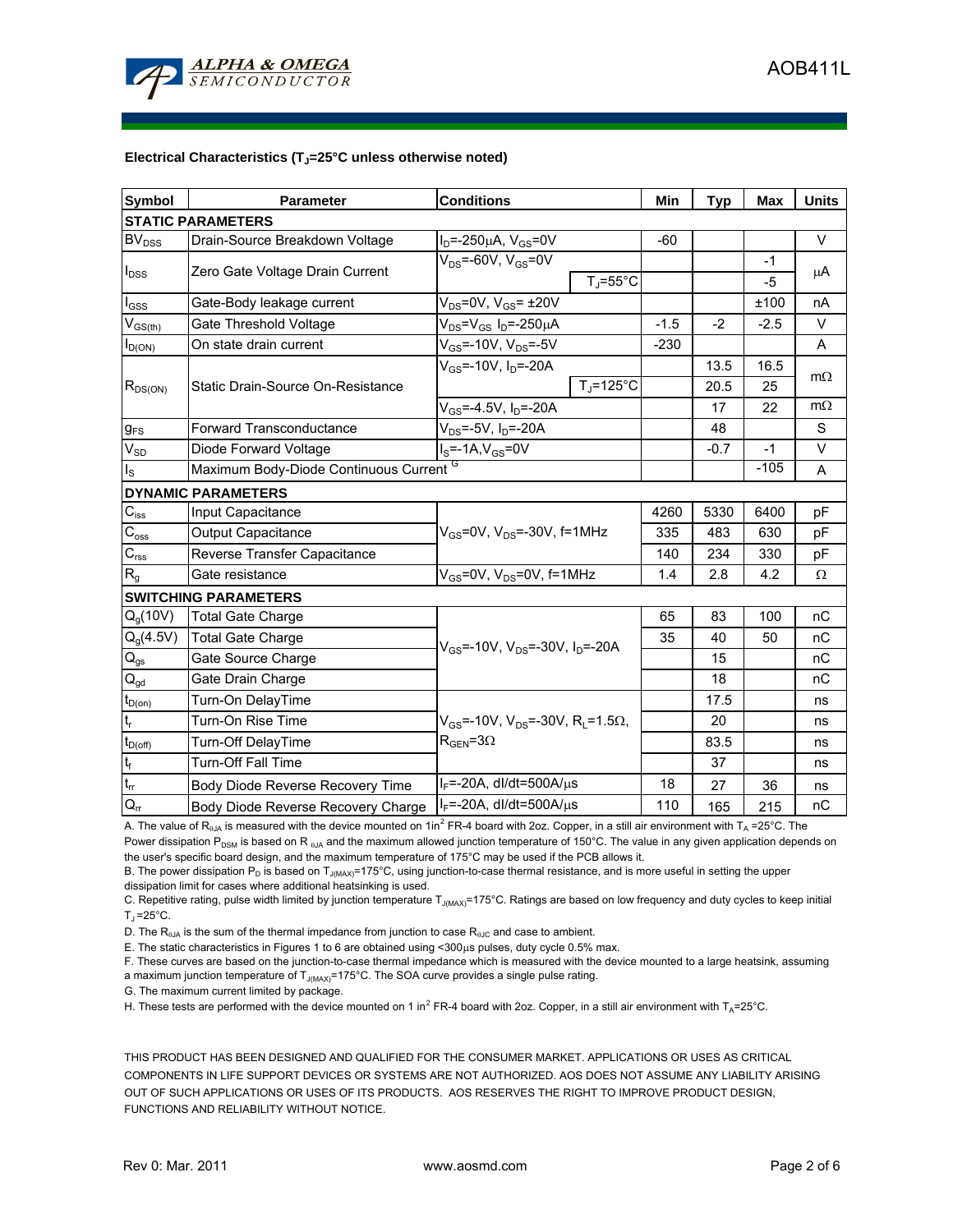

### **TYPICAL ELECTRICAL AND THERMAL CHARACTERISTICS**

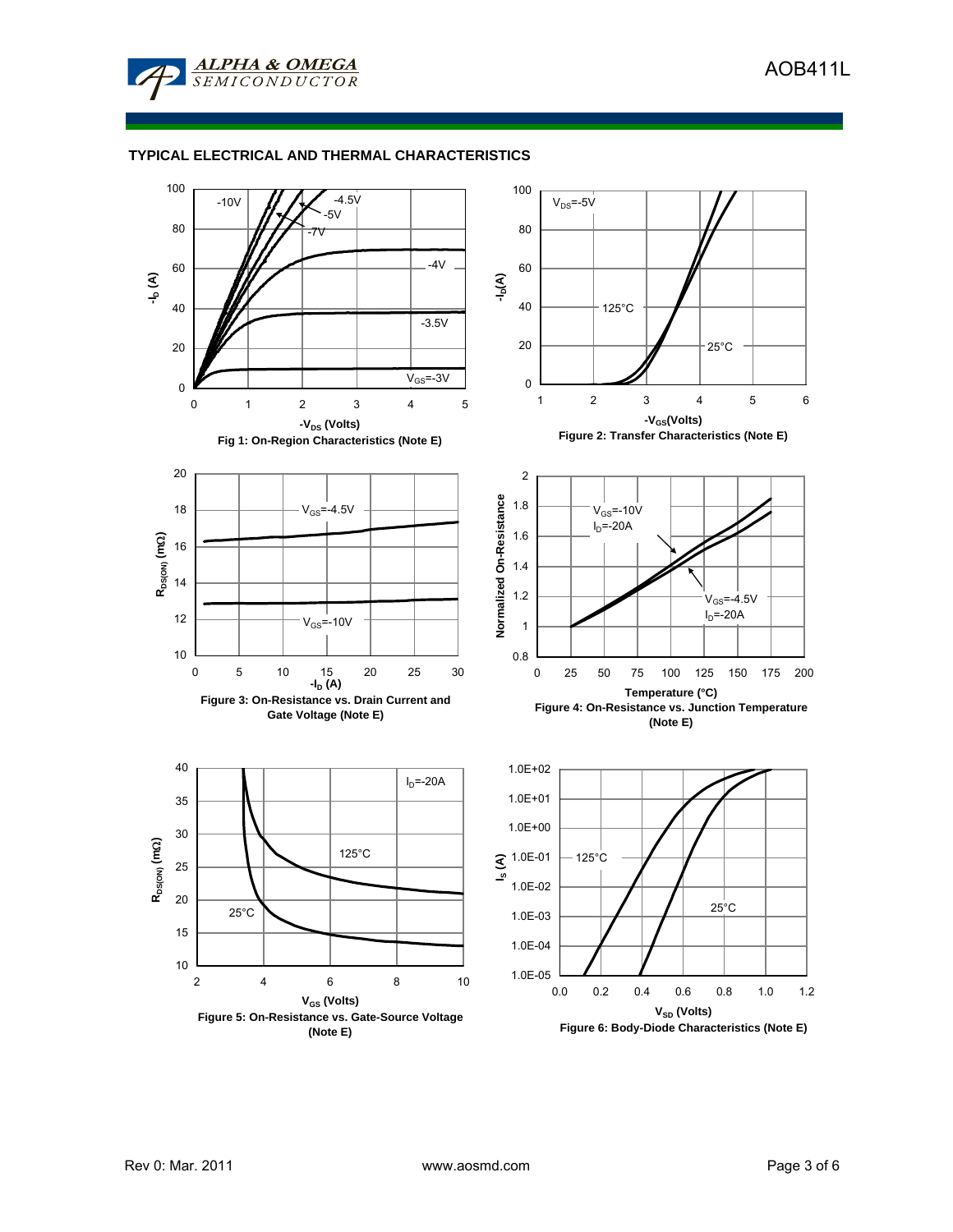

### **TYPICAL ELECTRICAL AND THERMAL CHARACTERISTICS**

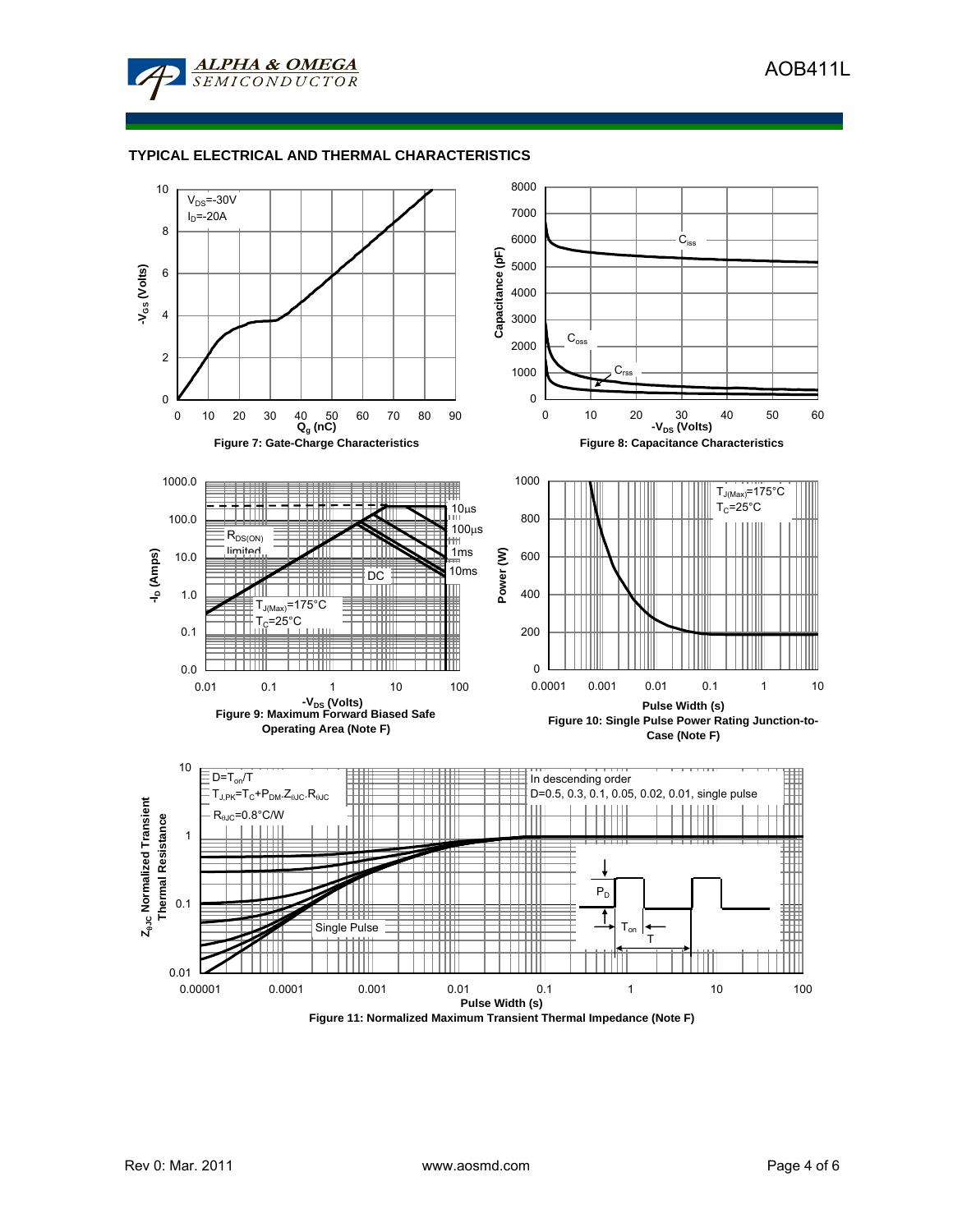

### **TYPICAL ELECTRICAL AND THERMAL CHARACTERISTICS**